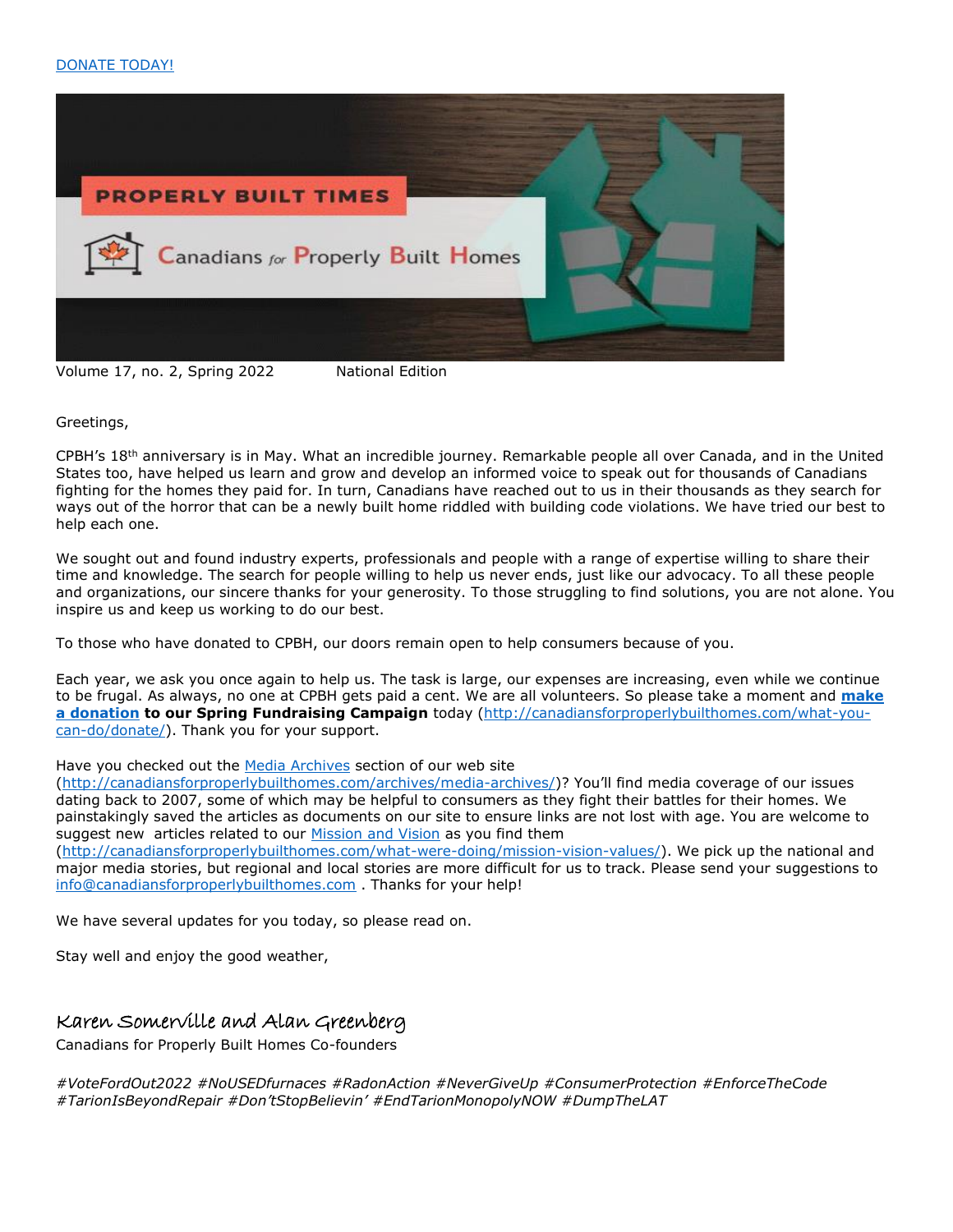#### **Build 'em faster!**

We noted last fall after the federal election that for the first time, **we have a Minister of Housing and a total of four federal ministers involved in our issues**. We set out the opportunities and wrote to each of them. We are sorry to say that they have not responded, but we continue to communicate our concerns to them. Sadly, housing quality has not been acknowledged as a federal issue by elected officials in our experience. Here are the opportunities:

[http://canadiansforproperlybuilthomes.com/wp-content/uploads/2021/11/Nov.-2021-Opportunities-for-the-](http://canadiansforproperlybuilthomes.com/wp-content/uploads/2021/11/Nov.-2021-Opportunities-for-the-Canadian-Federal-Government.pdf)[Canadian-Federal-Government.pdf](http://canadiansforproperlybuilthomes.com/wp-content/uploads/2021/11/Nov.-2021-Opportunities-for-the-Canadian-Federal-Government.pdf)

The **housing crisis has brought calls for building more housing as fast as possible** from the federal, provincial and municipal governments. Because we have watched politicians at all levels consistently ignore the problem of quality in housing construction for two decades now, speeding up construction sets off alarm bells at CPBH. The lack of building code enforcement we all now live with will undoubtedly become worse.

How many of these quickly built homes will be built to code? How many families will live the nightmare of trying to get the home they paid for, free of building code violations? How many will live with mould and become ill? How many will freeze in their newly built homes? How many will be stuck with a home they put their life's savings into, that they can neither fix nor sell? How many bankruptcies and family breakdowns will we see?



#### **Bring on the Bill of Rights!**

A Home Buyer's Bill of Rights with a legal right to a home inspection was part of the Liberal's platform in last fall's federal election. This is a much-needed consumer protection measure, and we will monitor the progress of **Minister of Housing, Ahmed Hussen** as well as participate in any opportunities for public involvement. Interesting to note that while Minister Hussen's mandate is massive, he does yet seem to have a department. Most of his initiatives appear to be interdepartmental and intergovernmental. He is listed on the Infrastructure Canada website.

The initiative was included in the 2022 Budget, so that's good news. The budget, "confirmed a plan for Housing Minister Ahmed Hussen to engage with provinces and territories over the next year "to develop and implement a Home Buyers' Bill of Rights and bring forward a national plan to end blind bidding." That bill would also ensure home inspections are a legal right for buyers before purchase, according to the budget." The Prime Minister has declined to speak to a timetable for getting this work done, a disappointment waiting for important changes that will help Canadians. [http://canadiansforproperlybuilthomes.com/wp-content/uploads/2022/05/Apr.-21-2022-Global-News-](http://canadiansforproperlybuilthomes.com/wp-content/uploads/2022/05/Apr.-21-2022-Global-News-Trudeau-offers-no-timetable-on-promised-homebuyers-rights-bill-as-prices-soar.pdf)[Trudeau-offers-no-timetable-on-promised-homebuyers-rights-bill-as-prices-soar.pdf](http://canadiansforproperlybuilthomes.com/wp-content/uploads/2022/05/Apr.-21-2022-Global-News-Trudeau-offers-no-timetable-on-promised-homebuyers-rights-bill-as-prices-soar.pdf)



# **Uh, just a minute…**

We have been in touch with **National Resources Canada** on several occasions to talk about **Energy Star** program issues and the **Green Grants** initiative being paid out on homes still under warranty.

We brought examples from consumers to them of Energy Star homes that don't meet the standards or are not inspected by independent inspectors, despite owners having paid a premium for a home built to the higher rating.

On Green Grants, newly built homes that are as little as six months old have qualified for new windows and door grants, for example, when they are still under their new home warranty. This means your federal tax dollars were accessed to address improperly installed windows and doors by the builder, rather than hold the builder accountable to do the job correctly. This is a job they have been paid to do properly and to code through the cost of the house.

Representatives from both areas of NRCan acknowledged the challenges we described and have taken these concerns back to their organizations for further examination. Their program assumption that homes are built to code has proven to be false, so program updates are needed. An update from NRCan on progress would be appreciated.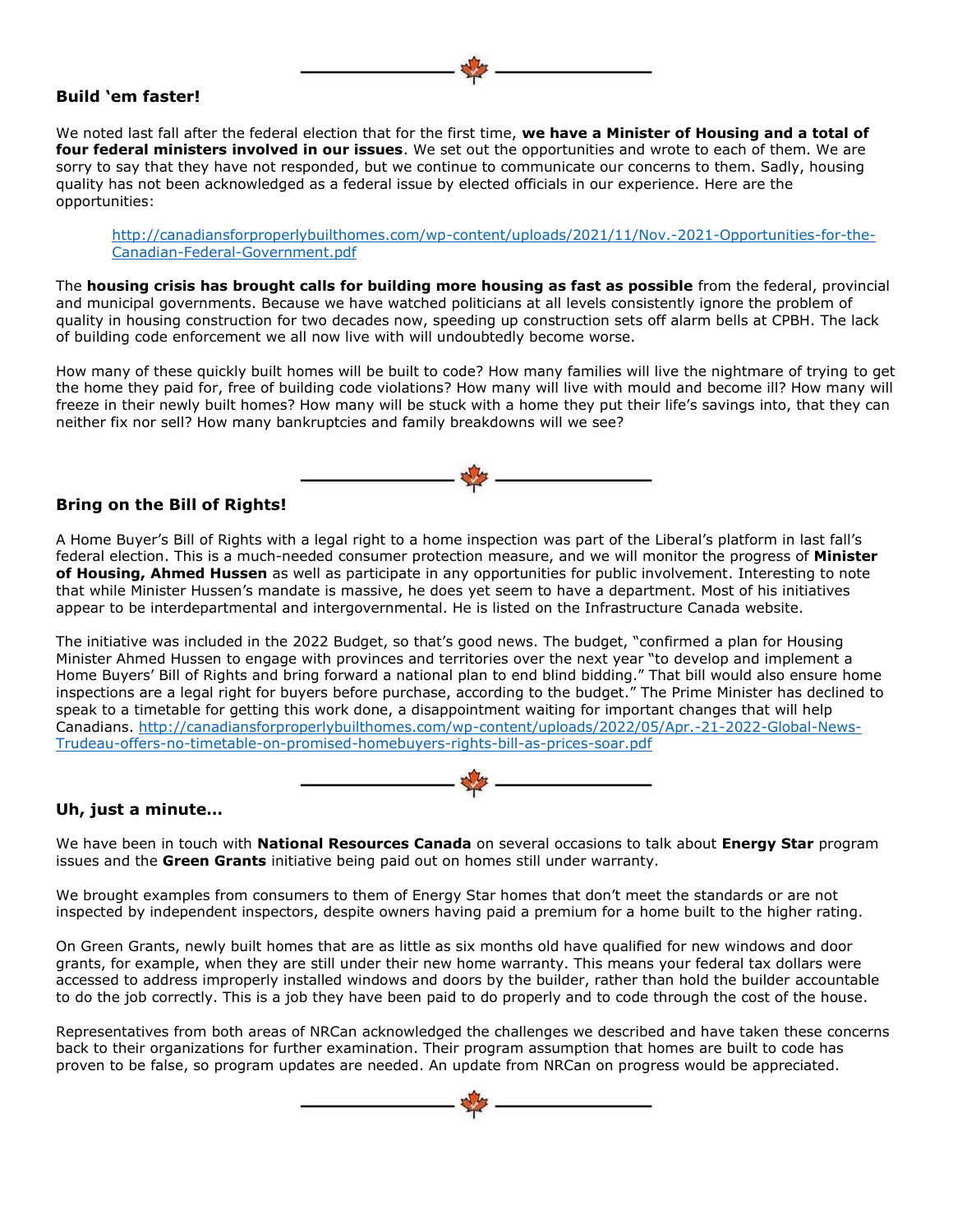# **Welcome to the Housing Advocate**

The federal government recently announced the appointment of **Marie-Josée Houle** as **Canada's first federal housing advocate, focussed on the National Housing Strategy**. She reports through the Canadian Human Rights Commission, has a three-year mandate and brings a wealth of experience to the role.

Her office organized a seminar for interested parties in April and CPBH took part. It was an interesting presentation. As is often the case with organizations at the federal level, the quality of housing is not on their radar. CPBH has requested a meeting with Ms. Houle. More: [https://www.chrc-ccdp.gc.ca/en/resources/canadian-human-rights](https://www.chrc-ccdp.gc.ca/en/resources/canadian-human-rights-commission-welcomes-canadas-first-federal-housing-advocate)[commission-welcomes-canadas-first-federal-housing-advocate](https://www.chrc-ccdp.gc.ca/en/resources/canadian-human-rights-commission-welcomes-canadas-first-federal-housing-advocate)



## **Calgary Building Services conducts three-month investigation and lays 51 charges for building code violations**

Kudos to the Calgary Building Services team for meeting this serious problem head on with decisive action.

"Building safety violations pose a serious risk to homeowners and the community at large," building safety manager Cliff de Jong said in a Wednesday press release."

"The seriousness and magnitude of these violations and the impact to unsuspecting potential buyers in this red-hot real estate market led the City of Calgary to conduct an investigation and lay charges."

The article goes on to say, "If found guilty of Alberta Safety Codes violations, Dhaliwal Homes Ltd. and the people involved can be fined up to \$100,000 per offence and a term of imprisonment not exceeding six months."

"They can also face a maximum fine of \$10,000 and imprisonment not exceeding one year if found guilty of bylaw infractions. The matter is now before the Provincial Court of Alberta in Calgary." [http://canadiansforproperlybuilthomes.com/wp-content/uploads/2022/05/Apr.-13-2022-Global-News-51-charges-laid](http://canadiansforproperlybuilthomes.com/wp-content/uploads/2022/05/Apr.-13-2022-Global-News-51-charges-laid-against-Calgary-home-developer-for-building-code-violations.pdf)[against-Calgary-home-developer-for-building-code-violations.pdf](http://canadiansforproperlybuilthomes.com/wp-content/uploads/2022/05/Apr.-13-2022-Global-News-51-charges-laid-against-Calgary-home-developer-for-building-code-violations.pdf)



# **Ontario Votes**

The Ontario provincial election has become a heated battleground as Ontarians head to the polls on June 2.

We summarized the parties' positions on CPBH issues here: [http://canadiansforproperlybuilthomes.com/wp](http://canadiansforproperlybuilthomes.com/wp-content/uploads/2022/05/Spring-2022-Properly-Built-Times-vol-17-no-1-final.pdf)[content/uploads/2022/05/Spring-2022-Properly-Built-Times-vol-17-no-1-final.pdf](http://canadiansforproperlybuilthomes.com/wp-content/uploads/2022/05/Spring-2022-Properly-Built-Times-vol-17-no-1-final.pdf)

With these cards are on the table, Ontario's new home buyers/owners can take this into consideration as they cast their votes. Buying a newly built home is probably the largest purchase anyone makes.

We hope to see as many MPPs elected as possible who support consumer protection for buyers of newly built homes and our full range concerns with the new home construction regime in Ontario.



# **CPBH Deputation on Bill 109: Build More Homes for Everyone Act 2022**

CPBH's President, Dr. Karen Somerville, made a deputation on April 11 that raised questions about the quality of all these proposed homes to be built. Shortly thereafter, the Ontario government started tweeting about housing quality!

You can find about 15 videos of Karen's presentation and questions from three MPPs about housing quality on CPBH's Facebook and Twitter accounts. Here's the presentation: [http://canadiansforproperlybuilthomes.com/wp](http://canadiansforproperlybuilthomes.com/wp-content/uploads/2022/04/April-11-2022-final-CPBH-Deputation-re-Bill-109-More-Homes-for-Everyone-Act-2022.pdf)[content/uploads/2022/04/April-11-2022-final-CPBH-Deputation-re-Bill-109-More-Homes-for-Everyone-Act-2022.pdf](http://canadiansforproperlybuilthomes.com/wp-content/uploads/2022/04/April-11-2022-final-CPBH-Deputation-re-Bill-109-More-Homes-for-Everyone-Act-2022.pdf) .